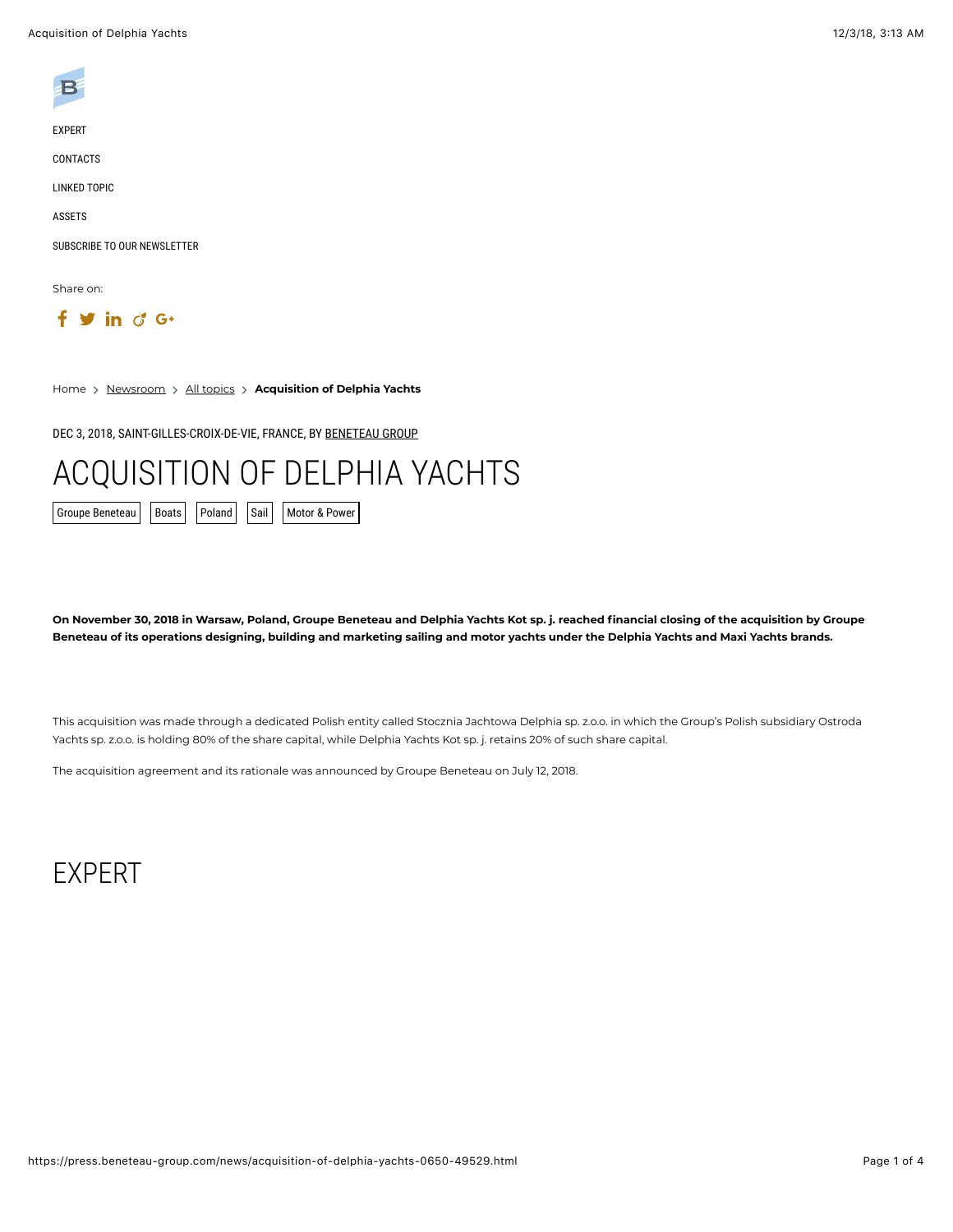

### **[Hervé Gastinel](https://press.beneteau-group.com/experts/herve-gastinel.html)**

Chief Executive Officer

Hervé Gastinel is Groupe Beneteau's Chief Executive Officer since 2015. Hervé Gastinel started his career at the Ministry of Finance in 1993. He was then technical advisor in char...

[READ MORE](https://press.beneteau-group.com/experts/herve-gastinel.html)

### <span id="page-1-0"></span>CONTACT

MIRNA CIENIEWICZ Director, Corporate & Financial Communications

SEE ALL INFORMATIONS

### <span id="page-1-1"></span>LINKED TOPIC

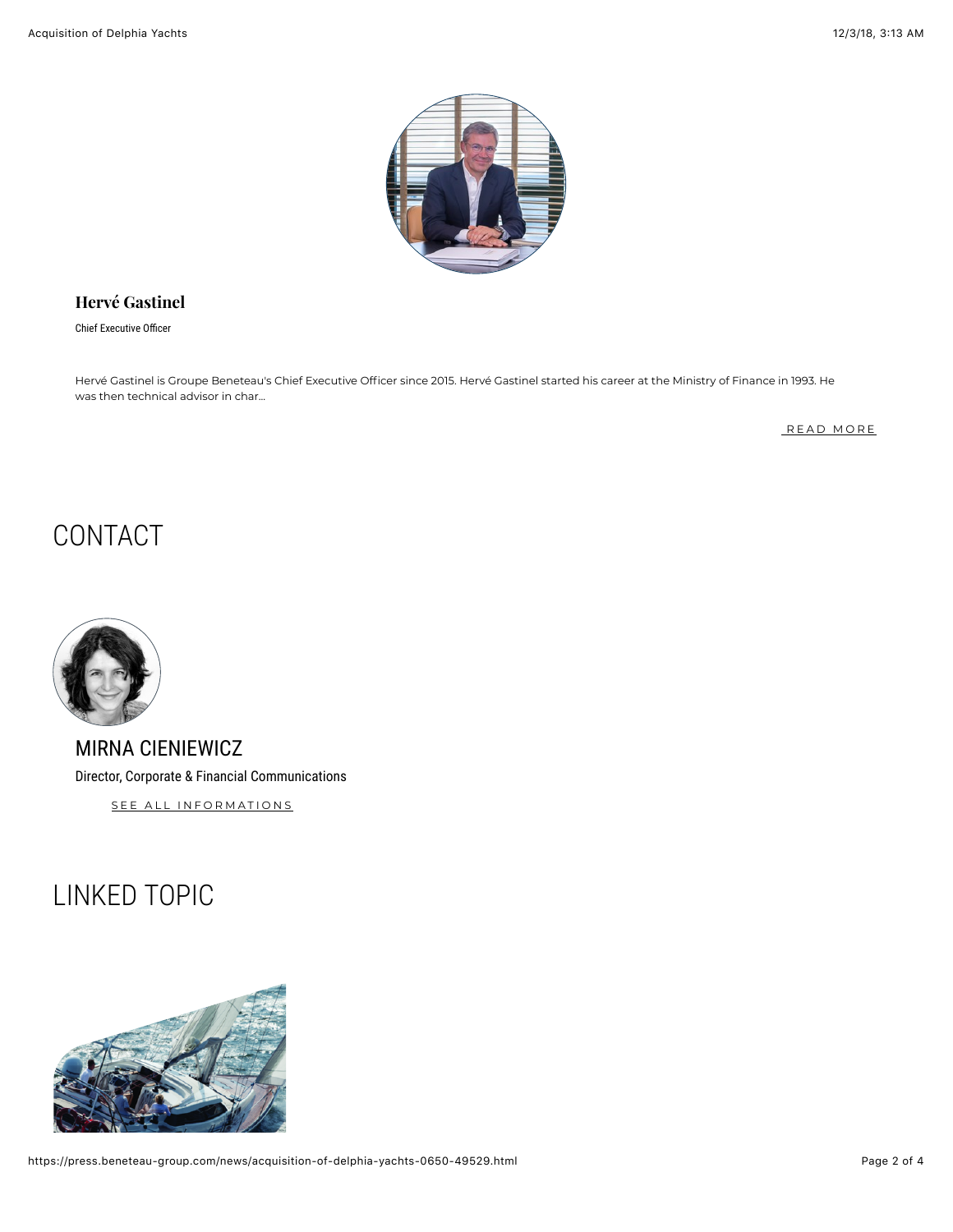

Finance

On July 12, 2018, Groupe Beneteau signed an agreement with the Polish yard Delphia Yachts with a view to acquiring its operations designing, building and marketing sailing and motor yac [...]

| Groupe Beneteau         |  |      |  |  |  |  | Finance       |  |
|-------------------------|--|------|--|--|--|--|---------------|--|
| Financial Press Release |  |      |  |  |  |  |               |  |
| <b>Boats</b>            |  | Sail |  |  |  |  | Motor & Power |  |

<span id="page-2-0"></span>

### ASSETS





12/3/18

**[181203 BENETEAU Acqui](https://press.beneteau-group.com/assets/181203-beneteau-acquisition-delphia-yachts-fr-pdf-bf7d-49529.html)sition Delphia Yachts FR.pdf**



**[181203 BENETEAU Del](https://press.beneteau-group.com/assets/181203-beneteau-delphia-yachts-acquisition-en-pdf-7212-49529.html)phia Yachts acquisition EN.pdf**

## <span id="page-2-1"></span>SUBSCRIBE TO OUR NEWSLETTER

First name: Last name: